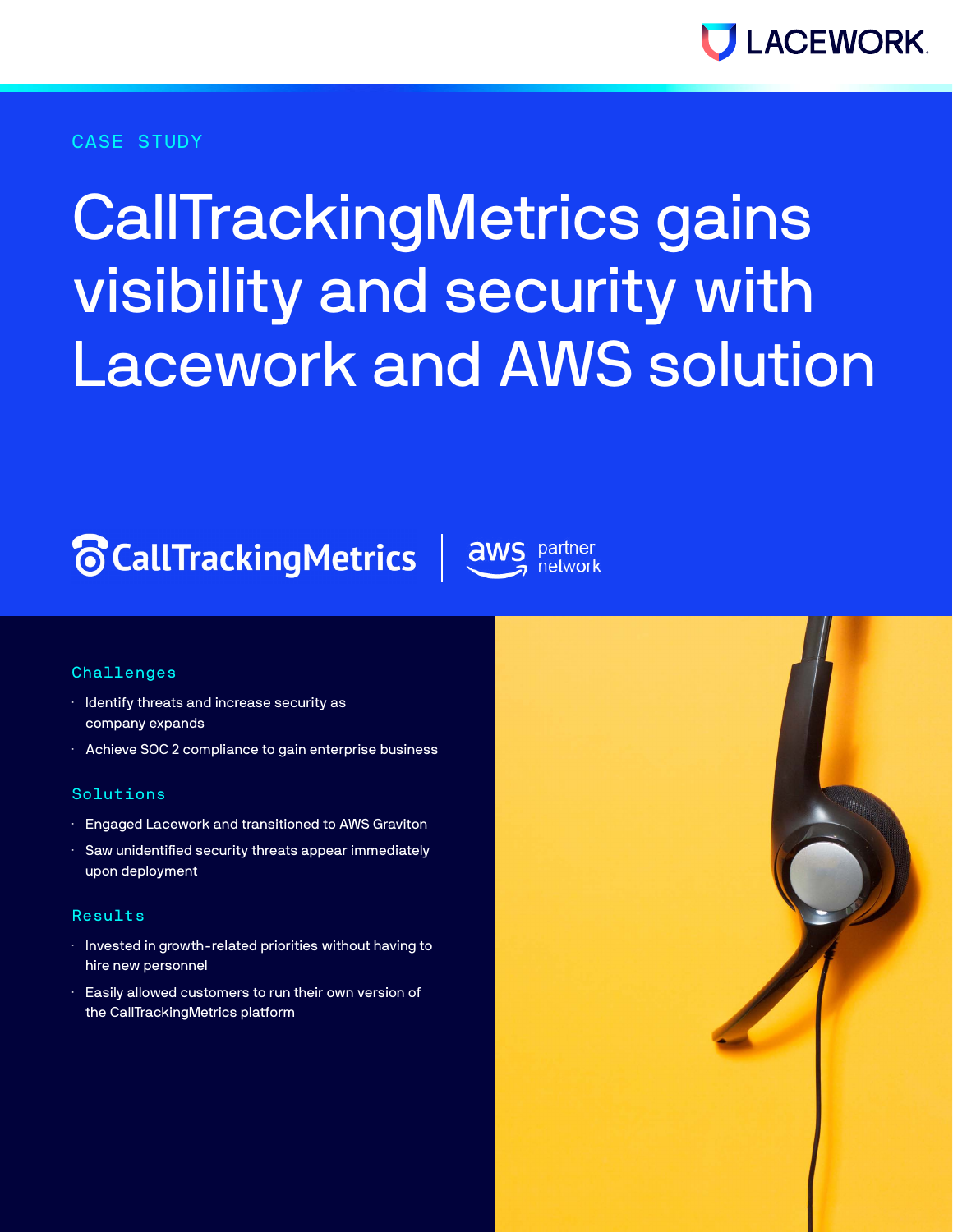

#### Executive summary

All-in-one conversation platform CallTrackingMetrics combines marketing attribution with conversation intelligence tools to help businesses gain visibility into customer actions. CallTrackingMetrics has grown steadily and organically since its founding in 2012, and security has always been a priority, but in 2020, company leaders decided they needed to take data protection to a new, more sophisticated level. CallTrackingMetrics connected with cloud security provider and Amazon Web Services (AWS) partner Lacework to develop and implement a robust solution that is helping the conversation platform identify threats and stay secure as it continues to expand and pursue new opportunities.

# Emerging threats and business aspirations drive quest for better security

With a steadily growing business and ever-evolving security threats, CallTrackingMetrics leaders knew they needed to improve the company's security posture. This goal coincided with a long-term aspiration to engage with more Fortune 500, enterprise-level customers. CallTrackingMetrics understood that such entities would require SOC 2 (System and Organization Control 2) compliance, something only achievable when robust, verifiable security protocols are in place.

#### Finding automated, end-to-end visibility and threat detection

CallTrackingMetrics Director of IT, Bob Graw, connected with a regional sales manager at Lacework and was impressed with what Lacework had to offer. The Lacework team—recognizing that CallTrackingMetrics had a relatively small engineering team more focused on building software than managing security—also perceived that the two companies could work well together. Lacework understood that as a SaaS (Software as a Service) company, CallTrackingMetrics faced an array of compliance requirements and knew they had the tools and expertise to help CallTrackingMetrics meet such challenges.

CallTrackingMetrics engaged Lacework and transitioned seamlessly to AWS Graviton running Amazon Elastic Compute Cloud (Amazon EC2) and Amazon Simple Storage Service (Amazon S3).

AWS Graviton was selected for several reasons, including capability, performance, and cost. AWS Graviton processors are custom built by AWS using 64-bit Arm Neoverse cores to deliver superior price performance for cloud workloads running in Amazon EC2. By switching to AWS Graviton, CallTrackingMetrics was able to free up budget to work with Lacework.

"In the end, we saved money two ways," reports Graw. "First, by moving part of the fleet to Graviton. Second, by not having to hire another engineer. The bonus was that we got better performance for less money."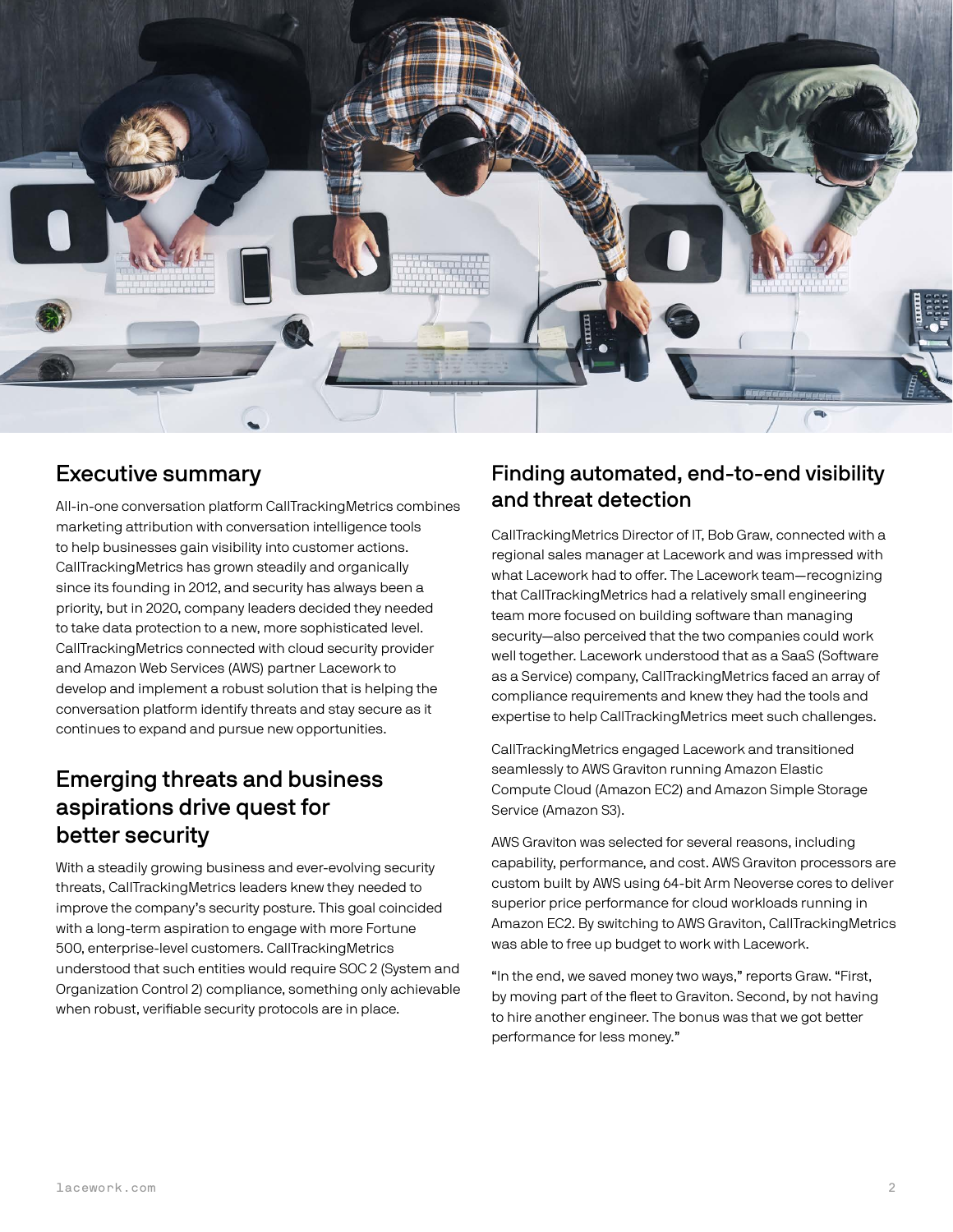

"25 to 30 percent of our machines went from Intel to Graviton running EC2 as we rolled things out. And here's the thing: without any issues. None."

 BOB GRAW, CALLTRACKINGMETRICS DIRECTOR OF IT

#### Test or deploy?

Graw and his team thought about trying Lacework in a test environment but ultimately opted to move straight to deployment. CallTrackingMetrics deployed the collector and previously unidentified security threats began showing up immediately. Because Lacework's te chnology is heavily based on unsupervised machine learning and needs data to operate well, skipping the test server phase isn't typically a problem. In fact, Lacework encourages customers to adopt the technology at scale, whether that's 150 servers or 15,000 servers.

"Twenty-five to thirty percent of our machines went from Intel to Graviton running Amazon EC2 as we rolled things out," says CallTrackingMetrics' Bob Graw. "And here's the thing: without any issues. None."

## Lacework provides superior visibility into a wide range of threats

The Lacework soluti on has made a big difference for CallTrackingMetrics in terms of visibility. When CallTrackingMetrics wants to know if people are running new software, the solution's machine learning capabilities can alert the company to anomalies in established patterns. In a recent ransomware preparedness exercise, for example, Graw created a new user in a secondary AWS region that began running new software. He then tried to log in to the primary AWS region as that user. Lacework immediately let CallTrackingMetrics know that an unrecognized new user was trying to log in, where the request was coming from, and that the user was running new software.

Since this is one way ransomware hackers try to access systems, CallTrackingMetrics was delighted. "In the past, if somebody had fired up something in a new region, unless I went to that region and took a look, I'd never know," says Graw.

## Saving on headcount while delivering flexibility

Some CallTrackingMetrics customers, such as healthcare companies, want to run their own version of the company's platform, which is HIPAA and PCI compliant, and the Lacework-AWS solution can accommodate such requests with ease. The solution has also allowed CallTrackingMetrics to invest in growth-related priorities without having to hire full time security personnel.

# "25 servers in 30 seconds."

CallTrackingMetrics appreciates the breadth of choices in the Amazon EC2 realm—including the range of AWS Graviton options. The variety of AWS solutions means CallTrackingMetrics has more flexibility as circumstances change.

What led CallTrackingMetrics to AWS in the first place, six years ago? As Graw explains, CallTrackingMetrics servers kept crashing and the site kept going down. After the servers had been switched back on for what seemed like the umpteenth time, CallTrackingMetrics leadership initiated a move to AWS and company engineers immediately created an account and began building a Virtual Private Cloud (VPC) and started adding machines while learning how to transfer data.

"Who would buy a server now?" Graw asks. "We made the move to AWS an d I can't even imagine buying a server now. Ask me about AWS, I'm like, 'I don't know. I mean, I can fire up 25 servers in about 30 seconds.'"